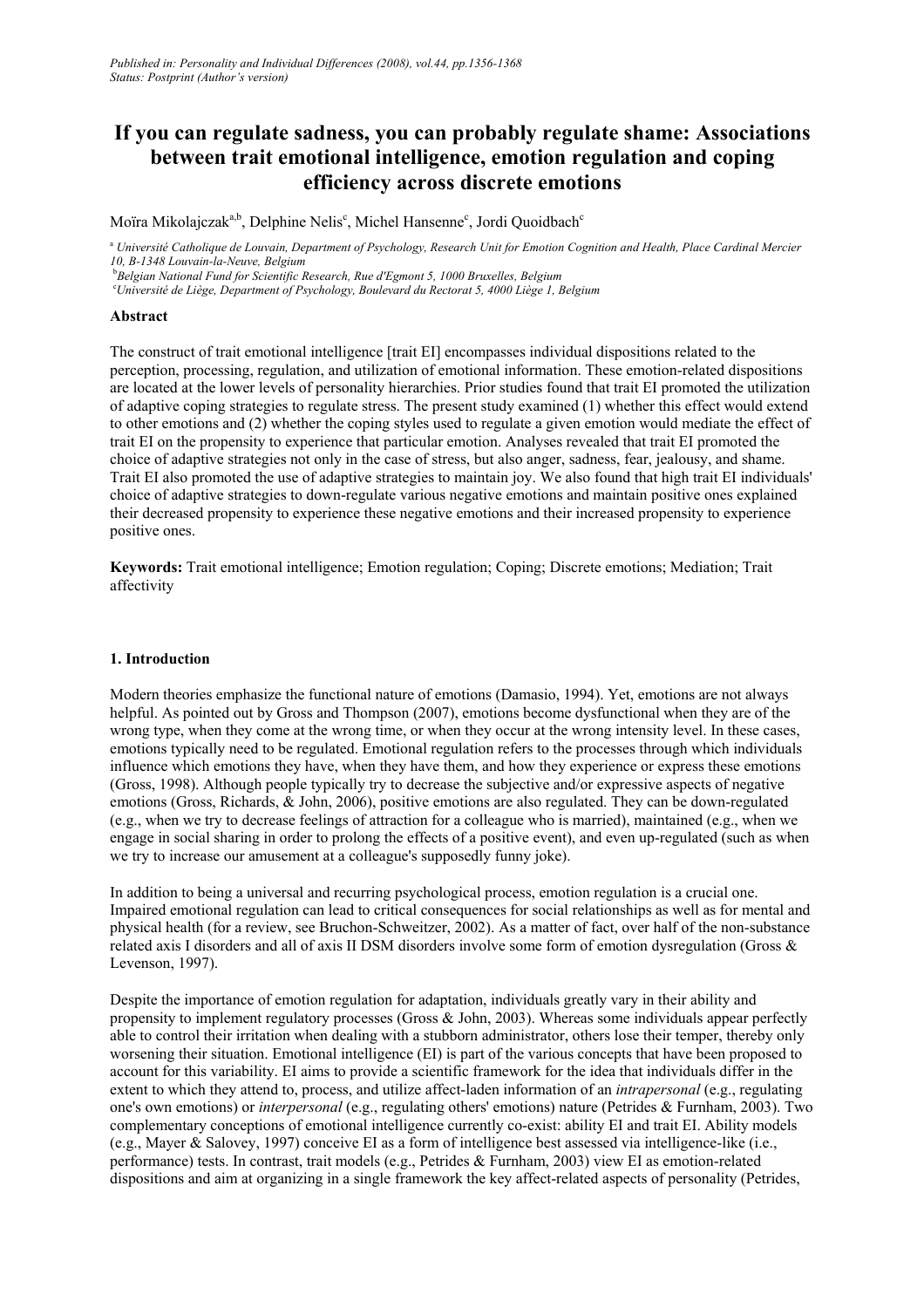Pérez-González, & Furnham, 2007). The trait perspective focuses on typical performance and assesses EI via personality-like tests (i.e., self-reports). Although often presented as competitors, we think of these perspectives as being complementary: the former captures what the individual is capable of doing, whereas the latter aims to capture how much of this knowledge/competence translates into practice (Petrides & Furnham, 2000). The present paper focuses on the trait EI perspective.

Several studies have suggested that trait EI is a particularly useful construct to capture individual differences in emotion regulation. For instance, Mikolajczak and colleagues have repeatedly found that high EI people display less of an increase in distress than their low EI peers in response to various adverse events or conditions. In applied settings, students with higher trait EI scores displayed a smaller increase in psychological symptoms and somatic complaints during exams than their lower trait EI counterparts (Mikolajczak, Luminet, & Menil, 2006). In the same vein, nurses with higher trait EI scores reported lower levels of burnout and somatic complaints than nurses with lower scores (Mikolajczak, Menil, & Luminet, 2007). These findings were replicated in laboratory settings, in which trait EI was found to moderate both the subjective [mood deterioration, emotional intensity, action tendencies and bodily sensations] and endocrine response to acute stressors (for subjective components, see Mikolajczak, Luminet, Leroy, & Roy, 2007 and Mikolajczak, Petrides, Luminet, & Coumans, 2007; for neuroendocrine component, see Mikolajczak, Roy, Luminet, Fillée, & de Timary, 2007).

While the processes underlying such adaptive effects have long been largely overlooked, studies have recently begun to address this gap. The question is not trivial, indeed, as many processes can potentially account for this effect (e.g., appraisals, automatic processing of emotional information, coping strategies). There is preliminary evidence that trait EI influences the appraisal of both the situation and one's resources to face it (Mikolajczak & Luminet, in press), and that these appraisals mediate the effect of trait EI on the emotional response to the situation (Mikolajczak et al., 2006). There is also evidence that trait EI might influence the choice of coping strategies, namely the specific behavioural and psychological strategies that people implement in order to deal with negative events. Petrides, Pérez-González, et al. (2007) and Petrides, Pérez-González, et al. (2007) as well as Saklofske, Austin, Galloway, and Davidson (2007) have shown that trait EI is positively associated with the use of adaptive coping strategies (e.g., problem-focused coping) and negatively associated with the use of maladaptive coping strategies (e.g., avoidance). While these studies enhance our understanding of the processes through which people deal with the emotions elicited by negative situations, they also raise two new research questions. Firstly, do coping strategies *mediate* the relationship between trait EI and adaptive outcomes? It is indeed not sufficient to show that EI influences coping strategies, it must still be demonstrated that these coping strategies actually mediate the link between EI and relevant outcomes. Secondly, is trait EI associated with adaptive coping strategies regardless of the emotion considered? As pointed out by LeDoux (1998), "the various classes of emotions are mediated by separated neural systems that have evolved for different reasons (ex. fear and sexual pleasure) [...] We should not mix findings about different emotions all together independent of the emotions that they are findings about". Thus, it is not obvious that some people are able to regulate all kinds of emotions better than their peers. The hypothesis that EI facilitates the regulation of all emotions must therefore be tested.

The present study represents a preliminary investigation into these issues. Firstly, we sought to replicate Saklofske et al. (2007) and Petrides, Pérez-González, et al., 2007 and Petrides, Petrides, Pita, and Kokkinaki (2007) findings that trait EI is generally associated with adaptive rather than maladaptive coping style. Secondly, we examined whether this effect was replicable across different categories of emotions. Finally, we tested whether the coping styles adopted to deal with a particular emotion mediated the influence of EI on the propensity to experience that particular emotion.

# 2. Method

# 2.1. Participants and procedure

Two hundred and three students (166 woman and 37 men) completed the questionnaires during a Psychology class. Participation was not compulsory and questionnaires were thus completed on a voluntary basis. The mean age for the sample was  $22.16$  years (SD = 8.69 years).

# 2.2. Measures

Trait emotional intelligence was measured through the French version of the Trait Emotional Intelligence Questionnaire (TEIQue; Petrides & Furnham, 2003; for the psychometric properties of the French adaptation used in this study, see Mikolajczak, Luminet, et al., 2007). The TEIQue consists of 153 items responded to on a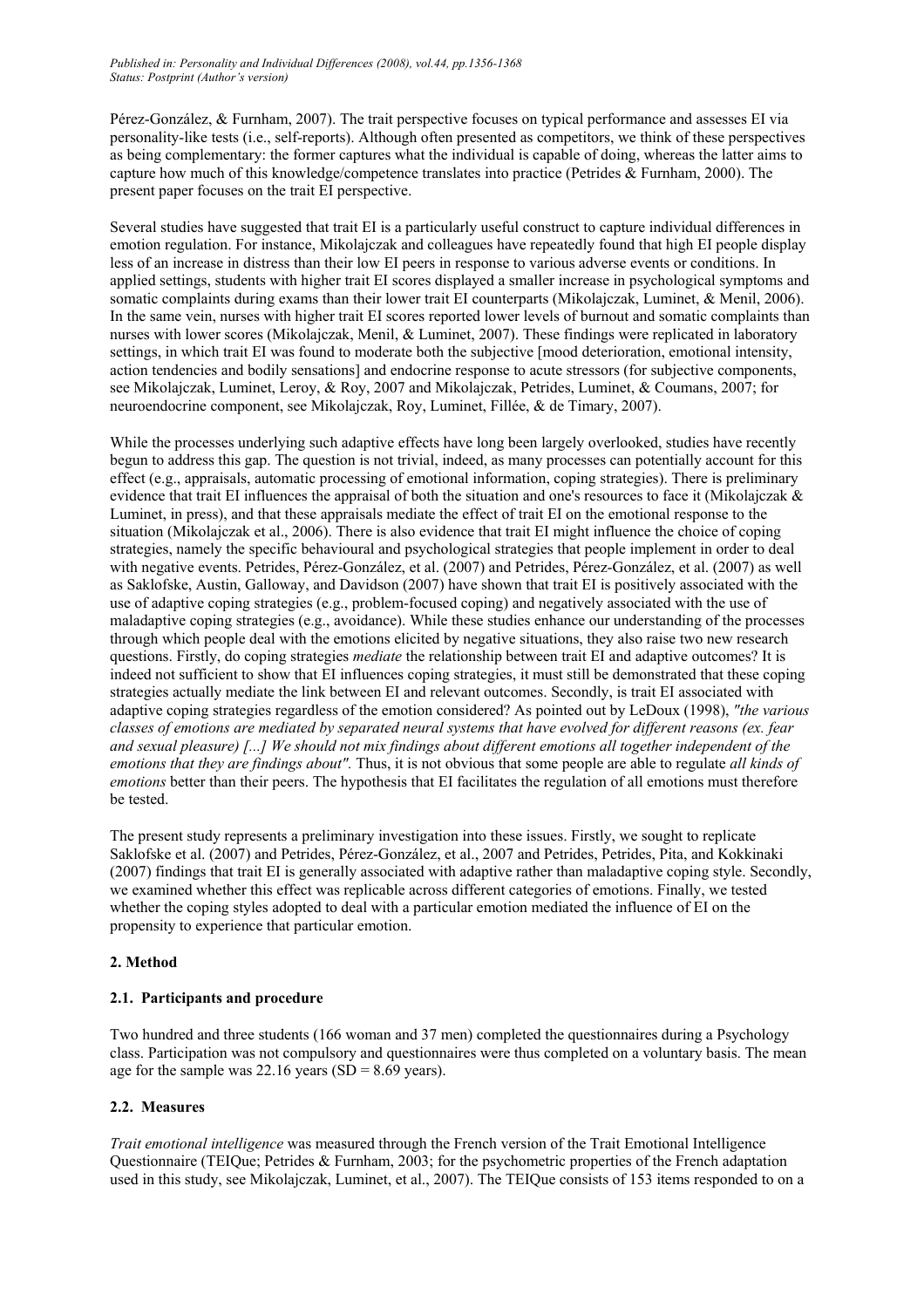7-point scale (strongly disagree to strongly agree; see Appendix for sample items). It provides scores for 15 subscales, four factors (well-being,  $\alpha$  = self-control, emotionality, and sociability) and global trait EI. A description of the factors and subscales is provided in Appendix A. The internal consistency of the global score was .88 in the present study.

The general emotion regulation style was assessed through the Cognitive Emotion Regulation Questionnaire (CERQ; Garnefski, Kraaij, & Spinhoven, 2002; French validation by Jermann, Van der Linden, d'Acremont, & Zermatten, 2006). The CERQ comprises 36 items based on a 5-point Likert scale ( $1 =$  almost never to  $5 =$  almost always), measuring nine coping strategies (4 items per subscale). Five of these strategies are usually thought as adaptive in that they have been associated with good indicators of adaptation: acceptance (accepting what happened as a part of life;  $\alpha$  = .68), refocus on planning (i.e.,  $\approx$  problem-focused coping: thinking about what steps to take and how to handle the negative event;  $\alpha = .83$ ), positive refocus (i.e., mental distraction: invoking pleasant thoughts or memories in order to distract oneself from the event;  $\alpha = .88$ ); positive reappraisal (i.e., looking for the silver lining;  $\alpha = .83$ ); putting the problem into perspective (i.e., mentally decreasing the seriousness of the event by comparing it to more serious events;  $\alpha = .80$ ). The last four strategies are usually viewed as maladaptive because they have been associated with poor indicators of adaptation: Self-blame (i.e., cognitions consisting of blaming oneself for the occurrence of the problem and/or for one's incapacity to solve it;  $\alpha$  = .81), others-blame (i.e., cognitions consisting of blaming others for the occurrence of the problem and/or their incapacity to solve it;  $\alpha = .74$ ), rumination (i.e., persevering focus on thoughts and feelings associated with an emotion-eliciting event;  $\alpha = 0.72$ ), catastrophisation (i.e., mental focus on the negative consequences of the event;  $\alpha = .64$ ).

The discrete emotion regulation style was assessed through the Emotion Regulation Profile Questionnaire (ERP-Q; Nelis, Quoidbach, & Mikolajczak, 2007;  $\alpha$  = .77). The ERP-Q is a vignette-based measure that has been recently developed in order to compensate for the lack of instruments measuring coping styles associated with specific emotions. The ERP-Q comprises 12 scenarios targeting 6 emotion categories: anger/irritation, sadness/nostalgia, fear/anxiety, jealousy/envy, shame/guilt and joy/plenitude. Each scenario is associated with six possible reactions: three considered as adaptive in the literature (e.g., positive reappraisal, social support seeking, acceptance) and three viewed as maladaptive (avoidance, substance abuse, rumination).

Respondents are required to circle, for each scenario, the two strategies s/he would most likely use and the two strategies s/he would most likely not use. Respondents are credited 1 point if they select a functional strategy or reject a dysfunctional strategy and -1 point if they select a dysfunctional strategy or reject a functional strategy. Psychometrical properties of the ERP-Q appear to be promising in that it correlates in meaningful and significant ways with neuroticism (-.56), adaptive coping (.41), maladaptive coping (-36), anxiety (-.36), severe depression (-.40), social dysfunction (-.19) and somatic symptoms (-.22). As can be seen in Table 2, it also predicts the extent to which the individual experiences various related discrete emotions: the highest the ability to regulate a specific emotion (as measured by the ERP-Q), the lowest the propensity to experience that specific emotion (as measured by the QuEST) (see Table 2, bold correlations).

The propensity to experience various discrete emotions was assessed via the Quoidbach's Emotional Style Test (QuEST; Quoidbach, Mikolajczak, Nelis, & Hansenne, 2007). The QuEST comprises 47 items responded to on a 5-point scale (1: absolutely false to 5: absolutely true) which measure the propensity to experience seven discrete emotions: joy (e.g., "My friends perceive me as someone cheerful";  $\alpha$  = 75), anger (e.g., " I easily loose my temper";  $\alpha$  = 84), sadness (e.g., "When I feel down, it never lasts long";  $\alpha$  = .83), fear (e.g., "It is hard to scare me";  $\alpha$  = .67), envy (e.g., "I feel sometimes resentful about the success of my relatives";  $\alpha$  = .76), shame (e.g., " I am seldom embarrassed in public";  $\alpha$  = .76) and disgust (e.g., " I would be shocked to hear that one of my friend changes underwear only once a week";  $\alpha = 65$ ). The psychometric properties of the QuEST appear to be promising. The factorial structure of the questionnaire is good (principal components analysis identified seven factors with eigenvalues greater than those extracted by the parallel analysis, the pattern matrix looks as expected, and the mean correlation between theoretically-derived and empirically-derived factors is .92, SD = 0.04). The convergent and predictive validity seem to be promising as well, as indicated by the following examples. The "joy" dimension of QuEST correlates positively with the "positive emotions" facet of the NEO-PI-R (.78); the shame dimension relates negatively to the "assertiveness" facet of the NEO-PI-R (-.58); the anger dimension relates negatively to agreeableness (-.49). Finally, the sadness dimension of QuEST predicts the level of depression and somatic complaints over and above the five dimension of the NEO-PI-R (the increment of variance explained is 6% and 2%, respectively,  $p < 0.001$  and  $p < 0.05$ ).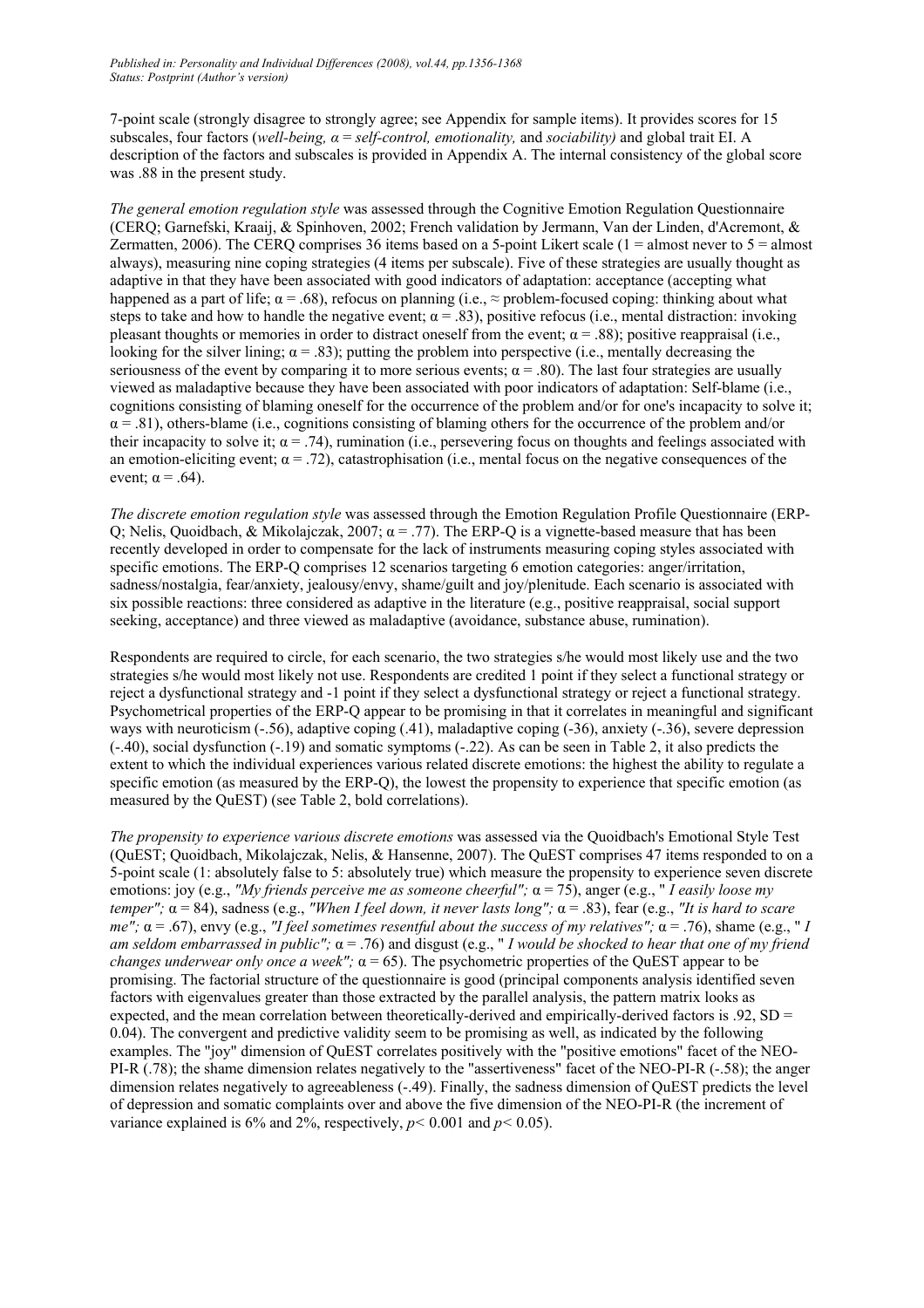# 2.3. Statistical procedures

The relationships between trait EI, general emotion regulation style, discrete emotion regulation style, and the propensity to experience various discrete emotions were first analysed through Pearson correlations. Mediation analyses (see Baron & Kenny, 1986) were then carried out to statistically determine whether the effect of trait EI on the propensity to experience various discrete emotions was explained by the coping strategies used to regulate these specific emotions. According to Baron and Kenny (1986), mediation is said to occur when (1) the independent variable (IV) significantly influences the mediator, (2) the IV significantly influences the dependent variable (DV) in the absence of the mediator, (3) the mediator has a unique effect on the DV and (4) the effect of the IV on the DV shrinks upon the addition of the mediator to the model. Full mediation is said to occur when this latter effect drops to zero, partial mediation is said to occur when this effect diminishes but remains significant. In case of partial mediation, a Sobel test (1982) has to be performed to ensure that the indirect effect of the IV on the DV via the mediator is significantly different from zero. Mediation coefficients (unstandardized) and Sobel test statistics were obtained using the SPSS macros and procedures developed by Preacher and Hayes (2004).

#### 3. Results

## 3.1. Trait emotional intelligence and general emotion regulation style

As shown in Table 1, trait EI is positively related to the use of positive reappraisal, positive refocus, refocus of planning, and putting in perspective. Although their weight in the global score may vary, all trait EI factors contribute to these effects (see Table 1 for a detailed breakdown of the factors). In addition to promoting the choice of positive strategies ( $r = .44$ ,  $p < .001$ ), trait EI seems to also prevent the choice of maladaptive strategies ( $r = -.28$ ,  $p < .001$ ). That is, trait EI is negatively related to self-blame and catastrophisation (only the factors well-being and self-control explain the latter effect). By contrast, trait EI was found to be unrelated to blaming others and rumination (well-being, self-control and sociability decrease the propensity to ruminate, but emotional sensitivity seems to increase it).

## 3.2. Trait emotional intelligence and discrete emotion regulation style

As shown in Table 2, Trait EI is positively associated with the global ERP-Q score  $(r = .52, p < .001)$ , thereby replicating the foregoing findings according to which trait EI promotes the use of more adaptive regulation strategies. Most important, however, this effect held true for all sub-dimensions of the ERP-Q. That is, trait EI promotes more adaptive coping strategies both to maintain joy and to down-regulate fear, anger, sadness, envy and shame (see Table 2).

|                               | <b>TEIQue-global</b> | Well-being | Self-control | <b>Emotional sensitivity</b> | <b>Sociability</b> |
|-------------------------------|----------------------|------------|--------------|------------------------------|--------------------|
| <b>Total adaptive coping</b>  | $.44***$             | $51***$    | $42***$      | $74***$                      | $40***$            |
| Acceptance                    | $-06$                | .01        | $23***$      | $-10$                        | $-.03$             |
| <b>Positive refocus</b>       | $.41***$             | $46***$    | $22**$       | $28***$                      | $30***$            |
| <b>Refocus of planning</b>    | $40***$              | $.40***$   | $44***$      | $74***$                      | 28***              |
| Positive reappraisal          | $46***$              | $50***$    | $38***$      | $28***$                      | $47***$            |
| <b>Putting in perspective</b> | $33***$              | $43***$    | $29***$      | $12^{\dagger}$               | $38***$            |
| <b>Total maladaptive</b>      | $-28***$             | $-45***$   | $-30***$     | $-.02$                       | $-21**$            |
| coping                        |                      |            |              |                              |                    |
| Self-blame                    | $-37***$             | $-50***$   | $-30***$     | $-.14^{\dagger}$             | $-30***$           |
| <b>Rumination</b>             | $-10$                | $-28***$   | $-19**$      | $.15*$                       | $-14*$             |
| Catastrophisation             | $-23***$             | $-.33***$  | $-28***$     | $-.06$                       | $-07$              |
| <b>Blaming others</b>         | $-.07$               | $-.11$     | $-04$        | $-.03$                       | $-.03$             |

Table 1: Pearson correlations between trait emotional intelligence and the use of coping strategies in general

Note. \*  $p \le 0.05$ . \*\* $p \le 0.01$ . \*\*\*  $p \le 0.001$ . † < .10.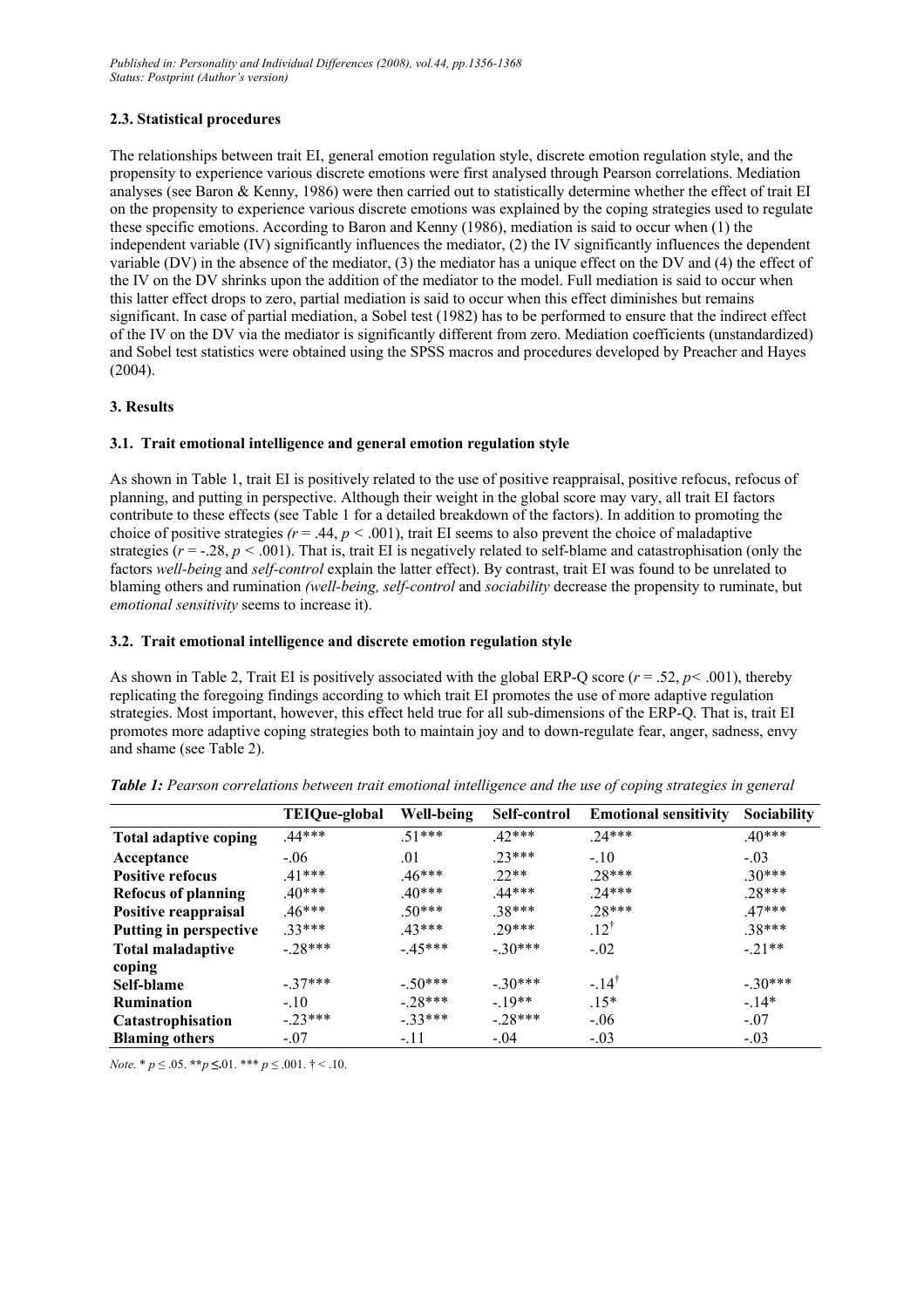|                                                                       |                 | $\boldsymbol{2}$ | $\mathbf{3}$ | 4                | 5         | 6         | 7                | 8         | 9         | 10       | 11       | 12       | 13              | 14       | 15 |
|-----------------------------------------------------------------------|-----------------|------------------|--------------|------------------|-----------|-----------|------------------|-----------|-----------|----------|----------|----------|-----------------|----------|----|
| 1. TEIQue                                                             |                 |                  |              |                  |           |           |                  |           |           |          |          |          |                 |          |    |
| <b>2. ERP</b>                                                         | $.35***$        |                  |              |                  |           |           |                  |           |           |          |          |          |                 |          |    |
| $j$ oy<br>3. ERP _fear                                                | $.35***$        | $.31***$         |              |                  |           |           |                  |           |           |          |          |          |                 |          |    |
| 4. ERP _anger                                                         | $.36***$        | $.35***$         | $.36***$     |                  |           |           |                  |           |           |          |          |          |                 |          |    |
| <b>5. ERP</b>                                                         | $.39***$        | $.27***$         | $.43***$     | $.36***$         |           |           |                  |           |           |          |          |          |                 |          |    |
| $\frac{\overline{\text{sadness}}}{\overline{\text{6. ERP}}}$<br>_envy | $.24***$        | $22**$           | $.32***$     | $.39***$         | .49***    |           |                  |           |           |          |          |          |                 |          |    |
| <b>7. ERP</b>                                                         | $.40***$        | $.21***$         | $.25***$     | $.33***$         | $.44***$  | $.36***$  |                  |           |           |          |          |          |                 |          |    |
| _shame<br>8. ERP - Q<br>global                                        | $.52***$        | .58***           | $.64***$     | $.68***$         | $.76***$  | $.72***$  | $.64***$         |           |           |          |          |          |                 |          |    |
| 9. QuEST                                                              | $.52***$        | $.30***$         | $.24***$     | $.23***$         | $.25***$  | $.22**$   | $.18**$          | $.35***$  |           |          |          |          |                 |          |    |
| $j$ oy<br>10. QuEST                                                   | $-.25***$       | $-19**$          | .02          | $-.11$           | $-.17*$   | $-.19**$  | $-.06$           | $-.19**$  | $-22***$  |          |          |          |                 |          |    |
| _fear<br>11. QuEST                                                    | $-14^{\dagger}$ | $-.12^{\dagger}$ | $-19**$      | $-.38***$        | $-.34***$ | $-43***$  | $-.26***$        | $-44***$  | $-.07$    | .09      |          |          |                 |          |    |
| _anger<br>12. QuEST<br>sadness                                        | $-.60***$       | $-.27***$        | $-.34***$    | $-.33***$        | $-.50***$ | $-.35***$ | $-.38***$        | $-54***$  | $-45***$  | $.37***$ | $.36***$ |          |                 |          |    |
| 13. QuEST                                                             | $-42***$        | $-15*$           | $-28***$     | $-.27***$        | $-46***$  | $-49***$  | $-.27***$        | $-49***$  | $-.22**$  | $.17*$   | .39***   | $.51***$ |                 |          |    |
| _envy<br>14. QuEST<br>shame                                           | $-.60***$       | $-23***$         | $-.26***$    | $-.29***$        | $-.29***$ | $-.22***$ | $-.20**$         | $-.37***$ | $-.29***$ | $.35***$ | .07      | $.39***$ | $.45***$        |          |    |
| 15. QuEST<br>_disgust                                                 | $-15*$          | $-14***$         | $-.08$       | $-.13^{\dagger}$ | $-.11$    | $-18*$    | $-.13^{\dagger}$ | $-.20**$  | $-.02$    | .48***   | $.25***$ | $.23***$ | $.14^{\dagger}$ | $.36***$ |    |

Table 2: Pearson correlations between trait emotional intelligence (TEIQue), the efficiency to regulate various emotions (ERP-Q) and the propensity to experience these emotions (QuEST)

Note. \*  $p \le 0.05$ . \*\* $p \le 0.01$ . \*\*\* $p \le 0.001$ . † < .10.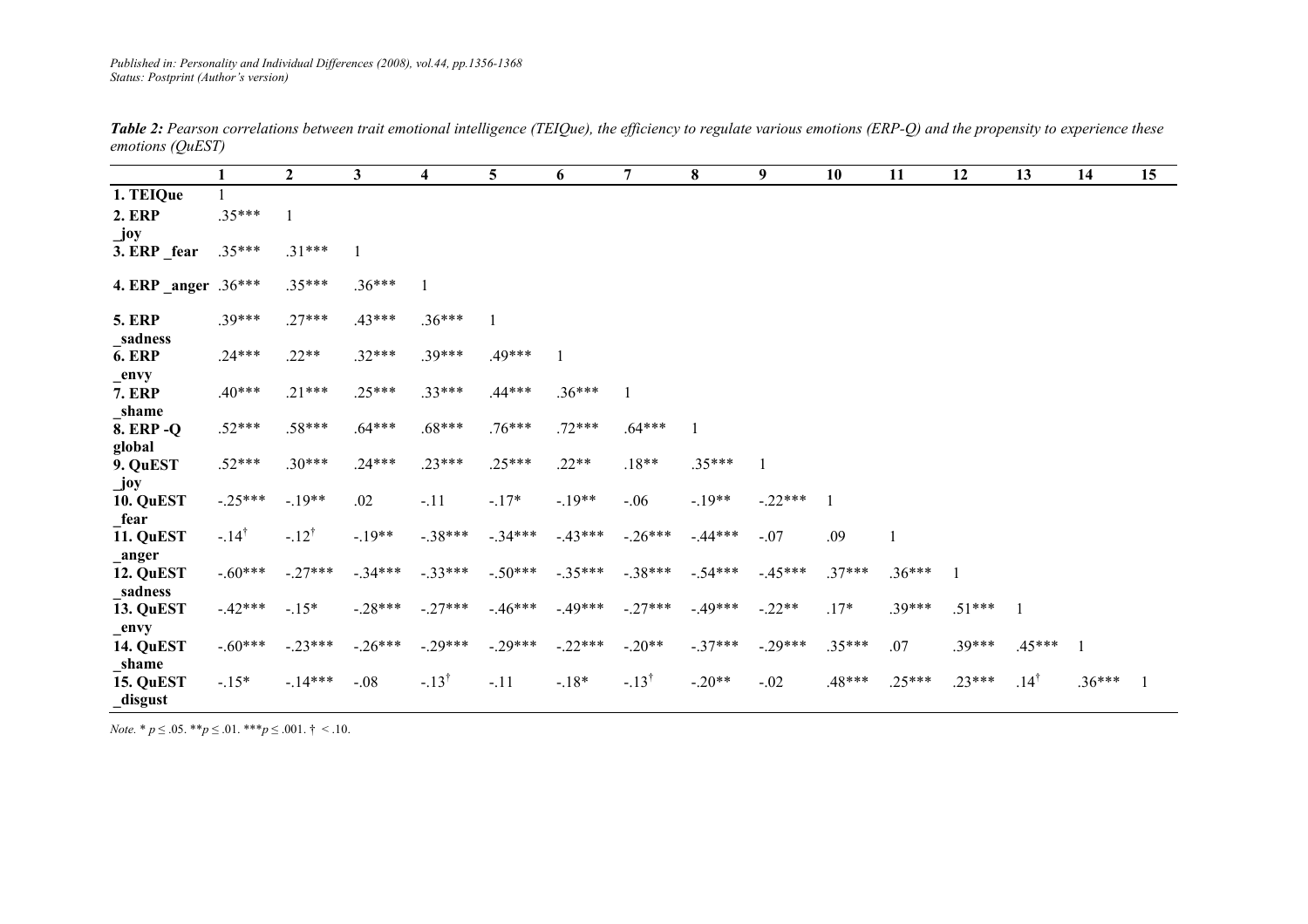Fig. 1: Mediating role of the efficiency to regulate a discrete emotion on the propensity to experience that same emotion.



(a) Mediating role of the efficiency to maintain joy in the propensity to experience joy.



(b) Mediating role of the efficiency to down-regulate sadness in the propensity to experience sadness.



(c) Mediating role of the efficiency to down-regulate anger in the propensity to experience anger.



(d) Mediating role of the efficiency to down-regulate envy in the propensity to experience envy.



(e) Mediating role of the efficiency to down-regulate shame in the propensity to experience shame. Note. Coefficients are unstandardized coefficients. Sobel's statistics for figures 1a, 1b, 1c, 1d and 1e are  $z = 1.99$  ( $p \le 0.05$ ),  $z = -4.02$  ( $p \le 0.001$ ),  $z = -3.866$  ( $p \le 0.001$ ),  $z = -3.106$  ( $p$  $\leq$  0.001), and  $z = 0.72$  (p = ns), respectively, \*\*\*\*  $p \leq 0.001$ ; \*\*\*  $p \leq 0.01$ ; \*\* $p \leq 0.01$ ; \* $p \leq 0.05$ .

#### 3.3. Trait emotional intelligence and the propensity to experience various emotions

As expected, trait EI was found to be associated with an increased propensity to experience joy and a decreased propensity to experience fear, anger, sadness, envy, shame and disgust (see Table 2).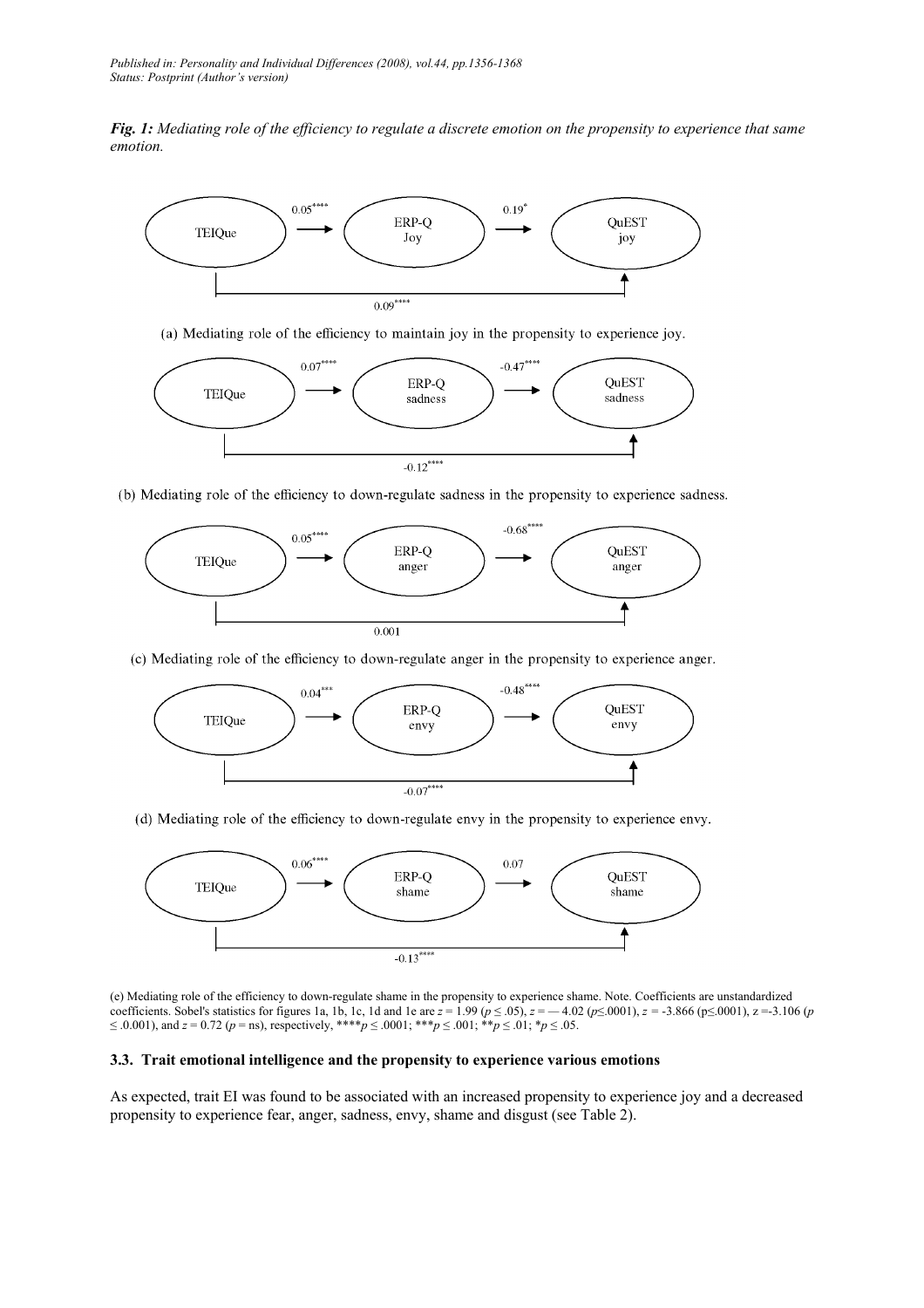## 3.4. Emotion regulation style as a mediator between trait EI and the propensity to experience discrete emotions

Since the above mentioned analyses revealed a significant association between trait EI and both the style used to regulate a particular emotion and the propensity to experience this particular emotion, it was important to test whether the strategies used to regulate specific emotions mediated the relationship between trait EI and the propensity to experience these emotions. Such a mediation was likely, given that correlations between the ERP-Q facets and the QuEST facets suggest that the way one regulates a given emotion directly affects the propensity to experience that particular emotion (see bold correlations in Table 2). Note that meditation could not be tested for the emotion of "fear" because the correlation between the fear dimensions of the ERP-Q and the QuEST was statistically null.

Mediation coefficients (unstandardized) are reported in Fig. 1a-e. The significance of the indirect effects are indicated in the notes. In summary, Sobel tests indicated that the efficiency to regulate joy, sadness, anger and envy mediated the link between trait EI and the propensity to experience joy, sadness, anger and envy. The mediation was total in the case of anger and partial for the other emotions. It is noteworthy that the efficiency to regulate shame did not mediate the relationship between trait EI and the propensity to experience shame.

## 4. Discussion

The present study first replicates Saklofske et al. (2007) and Petrides and colleagues (2007) findings that trait EI is associated with adaptive rather than maladaptive coping styles. When confronted with a negative situation, high trait EI individuals seem particularly inclined to look for the silver lining, invoke pleasant thoughts or memories in order to counter their current emotional state, think about what steps to take in order to handle the problem, and put it into perspective. In contrast, they seem less likely to catastrophize or to blame themselves for the occurrence of the problem and/or for their incapacity to solve it.

Our study also extends previous findings in three ways. Firstly, we found that trait EI does not only promote the choice of adaptive strategies in the case of stress, but also in the case of anger, sadness, fear, jealousy, and shame. This study is the first one to investigate whether the ability to regulate one type of emotion extends to other types of emotions. In addition to promoting the use of adaptive strategies to down-regulate negative emotions, trait EI seems also to promote the use of adaptive strategies to maintain positive emotional states such as joy and plenitude.

Secondly, our findings suggest that high EI individuals' superior capacity to choose adaptive coping strategies to down-regulate negative emotions and maintain positive ones is accompanied by a superior capacity to implement them. We indeed found that trait EI was associated with a lower propensity to experience negative emotions and higher propensity to experience positive emotions. The latter finding is particularly important because it suggests that high EI individuals are not less emotional in general. That is, high levels of EI are not underlain by lower emotional intensity but by a much more fine-tuned emotion regulation.

Thirdly, mediation analyses revealed that the efficiency of the strategies used to regulate a given emotion partially explains the propensity to experience that particular emotion. Namely, high trait EI individuals' choice of adaptive strategies to down-regulate various negative emotions and maintain positive ones explains their decreased propensity to experience these negative emotions and their increased propensity to experience positive ones.

The increased efficiency to regulate various emotions may account for the relationship between emotional intelligence and long-term indicators of adaptation. Firstly, it may explain why high trait EI individuals are less prone to mental disorders (Petrides, Pérez-González, et al., 2007; see Schutte, Malouff, Thorsteinsson, Bhullar, & Rooke, 2007 for a meta-analysis). Clinical features such as anxiety, depression and other mood disorders have indeed been construed as maladaptive attempts to regulate unwanted emotions (Campbell-Sills & Barlow, 2007, p. 543). Secondly, it may also explain the positive relationship repeatedly found between trait EI and the quality and quantity of social support (e.g., Austin, Saklofske, & Egan, 2005; Mikolajczak, Luminet, et al., 2007). Several studies have indeed shown that the efficient regulation of emotions was essential to ensure high-quality social relationships (e.g., Keltner & Kring, 1998; Lopes, Salovey, Côté, & Beers, 2005).

Although informative, this study suffers from several limitations. First, most of the participants were young females, which raises direct concerns about the generalizability of the results to other populations. Second, results are based on self-report measures. However, as suggested by an anonymous reviewer, whilst being a self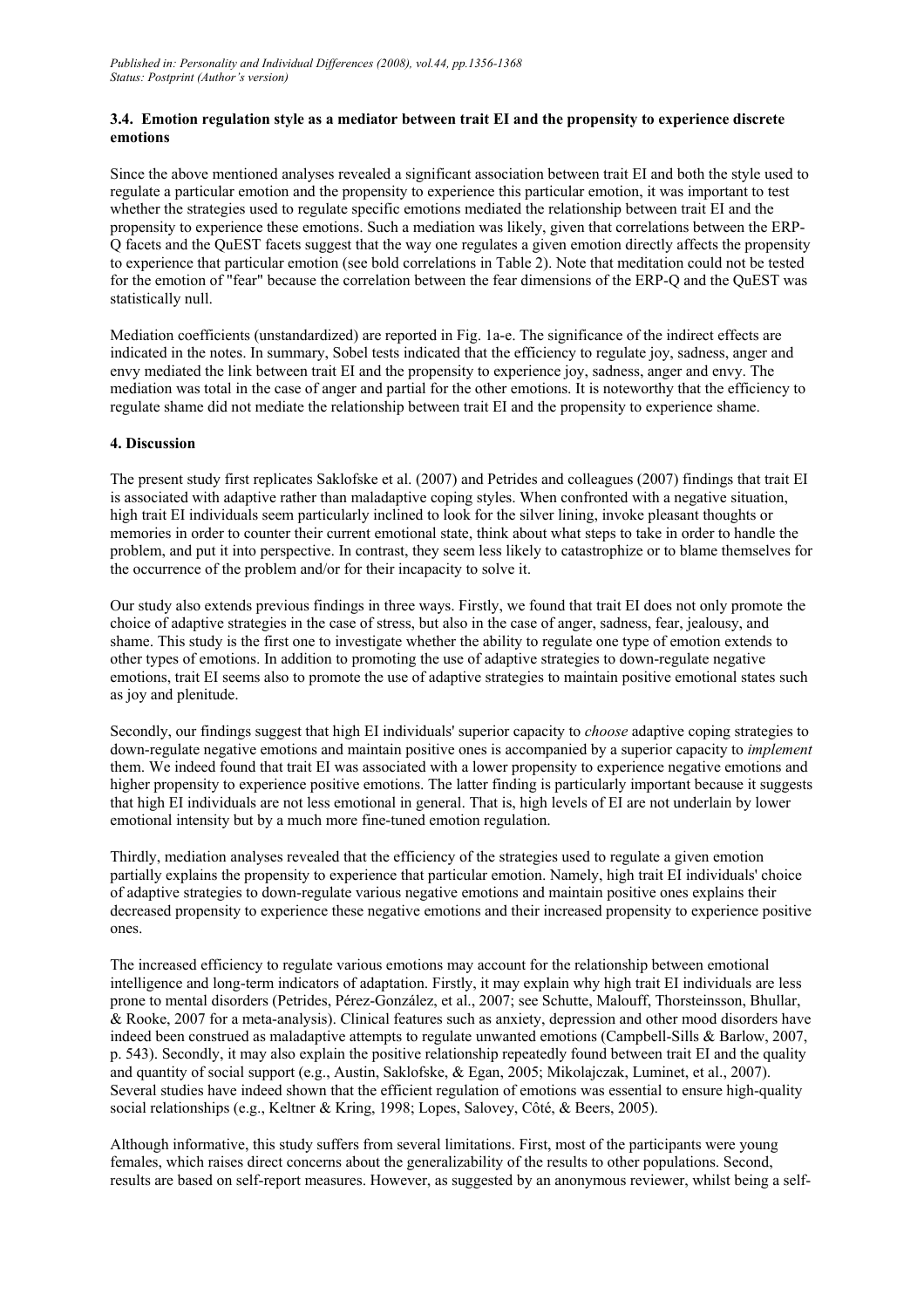reported measure, the ERP-Q is a vignette-based instrument. This allows one to rule out the interpretation according to which the results would be attributable to common methods variance. Third, our design cannot establish a causal relationship because the analysis of the mediating process was based on cross-sectional measures. As pointed out by our anynomous reviewer, it seems reasonable that trait EI and emotional regulation strategies may precede the tendency to experience particular emotions, however, the cross-sectional nature of this study does not allow one to infer conclusive data on this issue. As suggested by Ciarrochi, Chan, and Caputi (2000), more or less happiness also influences the ability to perceive and manage one's emotions.

#### Acknowledgements

Preparation of this paper was facilitated by a post-doctoral research Grant from the Belgian National Fund for Scientific Research (FNRS) and a post-doctoral travel Grant from the Université catholique de Louvain to the first author, and doctoral Grants from the University of Liège to the second and third authors.

#### References

Austin, E. J., Saklofske, D. H., & Egan, V. (2005). Personality, well-being and health correlates of trait emotional intelligence. *Personality* and Individual Differences, 38, 547-558.

Baron, R. M., & Kenny, D. A. (1986). The moderator-mediator variable distinction in social psychological research: Conceptual, strategic, and statistical considerations. Journal of Personality and Social Psychology, 51, 1173-1182.

Bruchon-Schweitzer, M. (2002). Psychologie de la santé: modèles, concepts et méthode [Health psychology: Models, concepts and methods]. Paris: Dunod.

Campbell-Sills, L., & Barlow, D. H. (2007). Incorporating emotion regulation into conceptualization and treatments of anxiety and mood disorders. In J. J. Gross (Ed.), Handbook of emotion regulation (pp. 542-559). New York: The Guilford Press.

Ciarrochi, J. V., Chan, A. C, & Caputi, P. (2000). A critical evaluation of the emotional intelligence construct. Personality and Individual Differences, 28, 539-561.

Damasio, A. (1994). L'erreur de descartes [Descartes' error]. Paris: Odile Jacob.

Garnefski, N., Kraaij, V., & Spinhoven, P. (2002). CERQ manual for the use of the cognitive emotion regulation questionnaire: A questionnaire measuring cognitive coping strategies. Leiderdorp, The Netherlands: DATEC VOF.

Gross, J. J. (1998). The emerging field of emotion regulation: An integrative review. Review of General Psychology, 2, 271-299.

Gross, J. J., & John, O. P. (2003). Individual differences in two emotion regulation processes: Implications for affect, relationships, and wellbeing. Journal of Personality and Social Psychology, 85, 348-362.

Gross, J. J., & Levenson, R. W. (1997). Hiding feelings: The acute effects of inhibiting negative and positive emotion. Journal of Abnormal Psychology, 106, 95-103.

Gross, J. J., Richards, J. M., & John, O. P. (2006). Emotion regulation in everyday life. In D. K. Snyder, J. A. Simpson, & J. N. Hughes (Eds.), Emotion regulation in families: Pathways to dysfunction and health. Washington, DC: American Psychological Association.

Gross, J. J., & Thompson, R. A. (2007). Emotion regulation: Conceptual foundations. In J. J. Gross (Ed.), Handbook of emotion regulation (pp. 3-24). New York: Guilford Press.

Jermann, F., Van der Linden, M., d'Acremont, M., & Zermatten, A. (2006). Cognitive emotion regulation questionnaire (CERQ): Confirmatory factor analysis and psychometric properties of the french translation. European Journal of Psychological Assessment, 22, 126- 131.

Keltner, D., & Kring, A. M. (1998). Emotion, social function, and psychopathology. Review of General Psychology, 2, 320-342.

LeDoux, J. E. (1998). The emotional brain: The mysterious underpinnings of emotional life. London: Weidenfeld & Nicolson.

Lopes, P. N, Salovey, P., Côté, S., & Beers, M. (2005). Emotion regulation abilities and the quality of social interaction. Emotion, 5, 113- 118.

Mayer, J. D., & Salovey, P. (1997). What is emotional intelligence? In P. Salovey & D. Sluyter (Eds.), *Emotional development and* emotional intelligence: Implications for educators (pp. 3-31). New York: Basic Books.

Mikolajczak, M., & Luminet, O. (in press). Trait emotional intelligence and the cognitive appraisal of stressful events: An exploratory study, Personality and Individual Differences. doi:10.1016/j.paid.2007.12.012.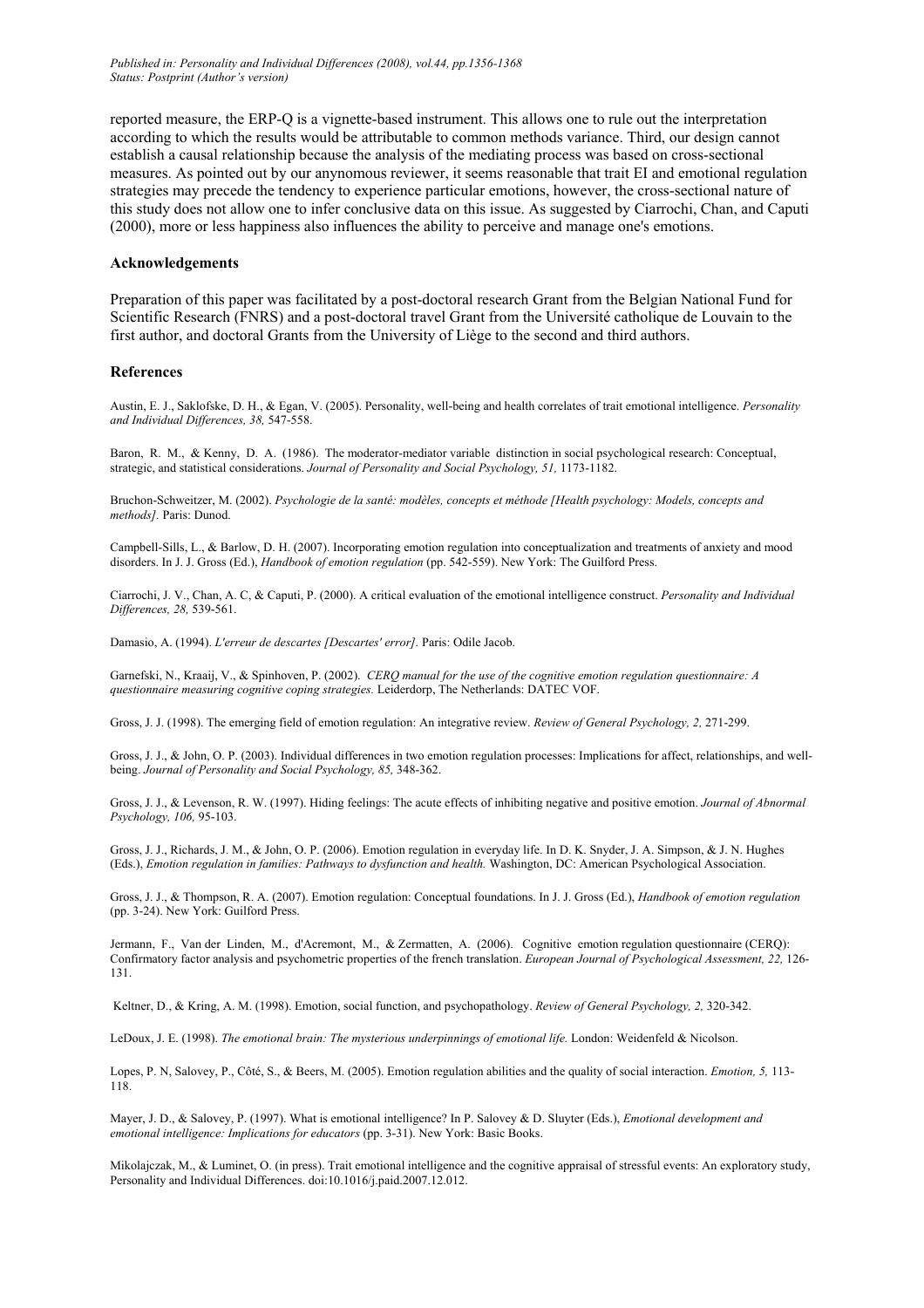Published in: Personality and Individual Differences (2008), vol.44, pp.1356-1368 Status: Postprint (Author's version)

Mikolajczak, M., Luminet, O., Leroy, C, & Roy, E. (2007). Psychometric properties of the trait emotional intelligence questionnaire: Factor structure, reliability, construct, and incremental validity in a French-speaking population. Journal of Personality Assessment, 88, 338-353.

Mikolajczak, M., Luminet, O., & Menil (2006). Predicting resistance to stress: Incremental validity of trait emotional intelligence over alexithymia and optimism. Psicothema, 18, 79-88.

Mikolajczak, M., Menil, C, & Luminet, O. (2007). Explaining the protective effect of trait emotional intelligence regarding occupational stress: Exploration of emotional labor processes. Journal of Research in Personality, 41, 1107-1117.

Mikolajczak, M., Petrides, K.V., Luminet, O., & Coumans, N. (2007). An experimental investigation of the moderating effect of trait emotional intelligence on laboratory-induced stress, submitted for publication.

Mikolajczak, M., Roy, E., Luminet, O., Fillée, C, & de Timary, P. (2007). The moderating impact of emotional intelligence on free Cortisol responses to stress. Psychoneuroendocrinology, 32, 1000-1012.

 Nelis, D., Quoidbach, J., & Mikolajczak, M. (2007). Development and psychometrical properties of the emotion regulation profile questionnaire (ERP-Q), in preparation.

Petrides, K. V., & Furnham, A. (2000). On the dimensional structure of emotional intelligence. Personality and Individual Differences, 29, 313-320.

Petrides, K. V., & Furnham, A. (2003). Trait emotional intelligence: Behavioural validation in two studies of emotion recognition and reactivity to mood induction. European Journal of Personality, 17, 39-57.

Petrides, K. V., Pérez-González, J. C, & Furnham, A. (2007). On the criterion and incremental validity of trait emotional intelligence. Cognition & Emotion, 21, 26-55.

Petrides, K. V., Pita, R., & Kokkinaki, F. (2007). The location of trait emotional intelligence in personality factor space. British Journal of Psychology, 98, 273-289.

Preacher, K. J., & Hayes, A. F. (2004). SPSS and SAS procedures for estimating indirect effects in simple mediation models. Behavior Research Methods, Instruments, & Computers, 36, 717-731.

Quoidbach, J., Mikolajczak, M., Nelis, D., & Hansenne, M. (2007). Assessing trait emotions: The Quoidbach's emotional style test, in preparation.

Saklofske, D. H., Austin, E. J., Galloway, J., & Davidson, K. (2007). Individual difference correlates of health-related behaviours: Preliminary evidence for links between emotional intelligence and coping. Personality and Individual Differences, 42, 491-502.

Schutte, N. S., Malouff, J. M., Thorsteinsson, E. B., Bhullar, N., & Rooke, S. E. (2007). A meta-analytic investigation of the relationship between emotional intelligence and health. Personality and Individual Differences, 42, 921-933.

Sobel, M. E. (1982). Asymptotic confidence intervals for indirect effects in structural equation models. Sociological Methodology, 13, 290- 312.